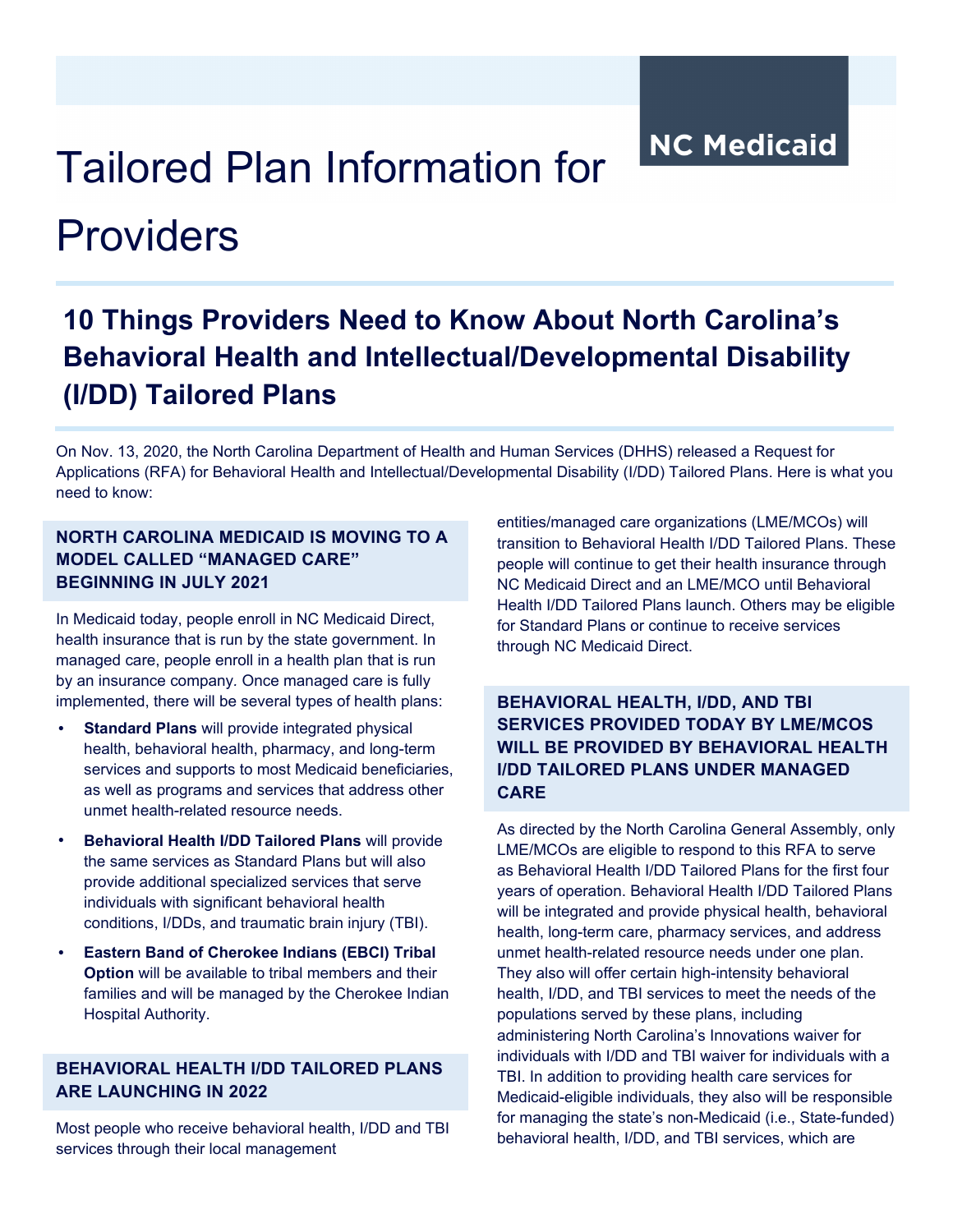targeted to uninsured and underinsured North Carolinians.

#### **PROVIDERS WILL PROVIDE, AND BE PAID FOR PROVIDING, HEALTH CARE SERVICES TO BEHAVIORAL HEALTH I/DD TAILORED PLAN MEMBERS**

Providers will contract with Behavioral Health I/DD Tailored Plan(s), which will pay providers for covered Medicaid and State-funded services and work to resolve payment issues, instead of the State. Participating in a Behavioral Health I/DD Tailored Plan's network means you agree to contract terms on policies and procedures for managed care delivery.

#### **BEHAVIORAL HEALTH I/DD TAILORED PLANS WILL HAVE OPEN NETWORKS FOR PHYSICAL HEALTH AND CLOSED NETWORKS FOR BEHAVIORAL HEALTH, I/DD, AND TBI**

Behavioral Health I/DD Tailored Plans will be required to include any willing provider in their physical health networks, with exceptions for providers who do not meet Behavioral Health I/DD Tailored Plan quality standards or agree to network rates. As directed by the General Assembly, Behavioral Health I/DD Tailored Plans will be able to maintain closed networks<sup>[1](#page-1-0)</sup> for behavioral health. I/DD, and TBI providers like LME/MCOs do today. Behavioral Health I/DD Tailored Plans will be required to adhere to specific standards around network adequacy, including time and distance and appointment wait time standards, consistent with Standard Plan requirements. For Behavioral Health I/DD Tailored Plans, these network adequacy standards apply for both Medicaid members and State-funded Services recipients. In addition, Medicaid members will receive adequate and timely coverage of out-of-network services if the Behavioral Health I/DD Tailored Plan is unable to provide coverage within their network on a timely basis.

#### **THERE WILL BE A RATE FLOOR FOR CERTAIN SERVICES**

Behavioral Health I/DD Tailored Plans will be subject to requirements for provider payments consistent with Standard Plan practices. These requirements include rate floors, or minimum payment levels – at NC Medicaid Direct levels or levels defined by DHHS – for in-network physicians, physician extenders, pharmacies (dispensing

fees), hospitals and nursing facilities. For certain innetwork providers (e.g., local health departments, public ambulance providers), Behavioral Health I/DD Tailored Plans may also be required to make additional payments based on utilization of specific services. To encourage innovation related to value-based payments, Behavioral Health I/DD Tailored Plans and providers may mutually agree to alternative reimbursement arrangements.

#### **BEHAVIORAL HEALTH I/DD TAILORED PLANS WILL OFFER AN INNOVATIVE NEW TAILORED CARE MANAGEMENT MODEL**

Behavioral Health I/DD Tailored Plans will offer Tailored Care Management as the predominant care management model for its Medicaid members. Tailored Care Management is built on the principle that provider- and community-based care management is crucial to the success of fully integrated managed care. The Behavioral Health I/DD Tailored Plan must ensure care managers delivering Tailored Care Management coordinate across a member's whole-person needs, including physical health, behavioral health, I/DD, TBI, long-term services and supports, pharmacy and unmet health-related resource needs. Tailored Care Management will primarily be delivered by primary care practices certified by DHHS as Advanced Medical Home+ (AMH+) practices and behavioral health or I/DD providers certified by DHHS as care management agencies (CMAs).

#### **PROVIDERS WILL HAVE A PROCESS TO RAISE AND RESOLVE DISPUTES WITH BEHAVIORAL HEALTH I/DD TAILORED PLANS**

Behavioral Health I/DD Tailored Plans must have a provider appeals and grievance policy including a process for providers to bring issues to the Behavioral Health I/DD Tailored Plan, an appeals process for providers to challenge specific Behavioral Health I/DD Tailored Plan decisions, and information regarding access to state level review. In most circumstances, Behavioral Health I/DD Tailored Plans will be required to provide written notice of a provider appeal decision within 30 calendar days of receiving the appeal request. There will be a provider ombudsman who will represent the interests of the provider community by receiving and responding to inquiries and complaints regarding PHPs.

<span id="page-1-0"></span><sup>&</sup>lt;sup>1</sup> "Closed Network" is defined by N.C. Gen. Stat[. § 108D-1\(6\)](https://www.ncleg.gov/EnactedLegislation/Statutes/PDF/BySection/Chapter_108D/GS_108D-1.pdf)